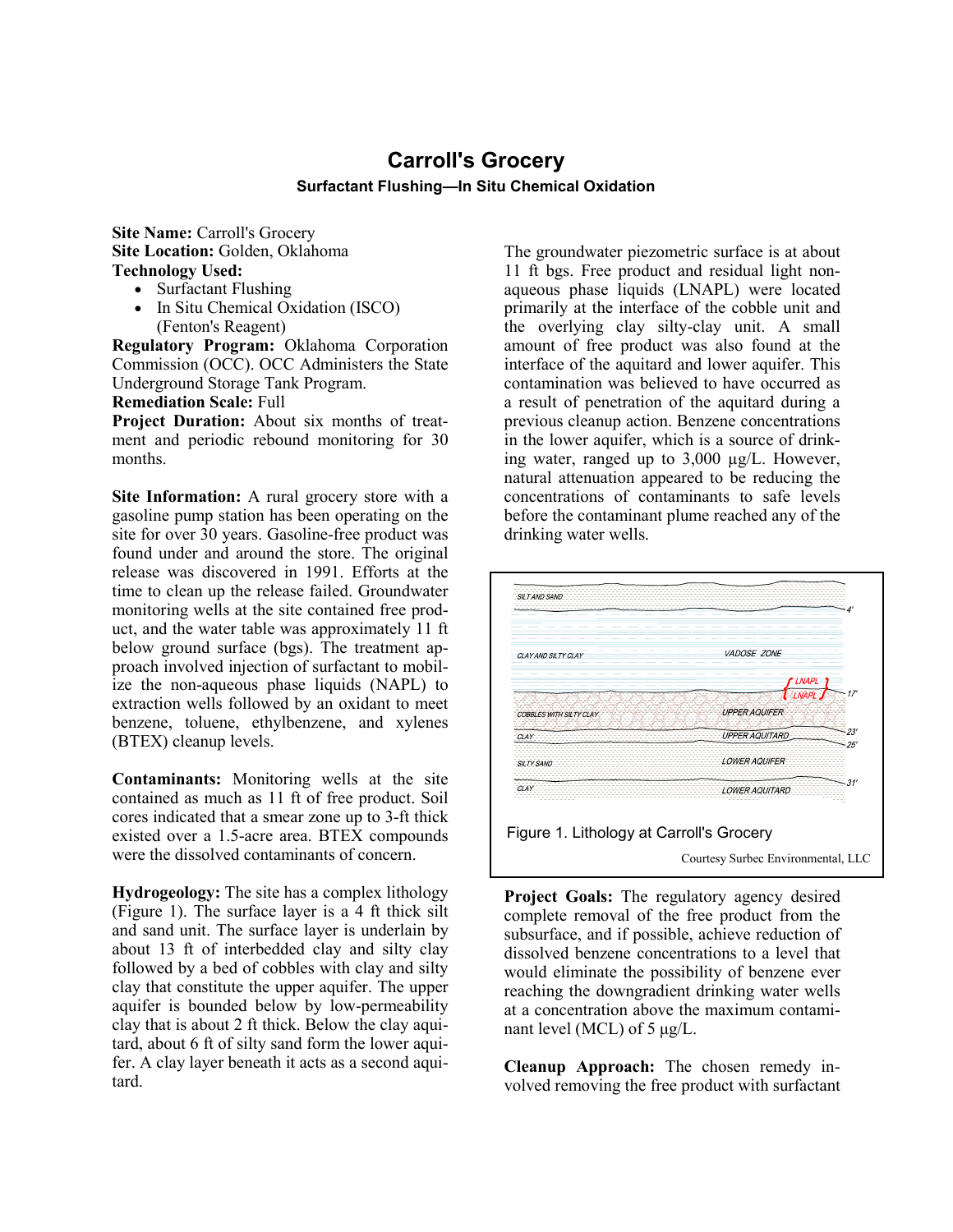flushing. Because LNAPLs, such as fuels, are less dense than water, they are bounded by the water table and once they are mobilized, they are relatively easy to control with pumping. Treating the dissolved fraction and any remaining residuals requires a different technology. ISCO was selected for these phases to destroy the relatively low level concentrations in place.

One pore volume of surfactant solution was injected into the zone containing free-phase and residual-phase NAPL (Figure 2). This zone included the silty clay, which has a low permeability. Injection rates into this zone were low at 0.15 gallons per minute (0.57 L/minute) in 2 inch (5 cm) wells.

The surfactant contained a mixture of a sodium mono and dialkyl diphenyloxide disulfonate blended with a sodium dialkylsufosuccinate. The total concentration of the two surfactants was under one percent by weight. Adjusting the ratio of the two surfactants and adjusting the concentration of sodium chloride added to the injected solution optimized the phase behavior of the system. No alcohol was required.

Approximately 190,000 gallons of the solution was injected by low-pressure pumping into the target area over 60 days. Thirty-three 2-inch (5 cm) vertical wells were used for injection of the surfactant and extraction of the mobilized free product. A horizontal injection well was installed under the store itself, with 2-inch extraction wells around the store perimeter. An additional 20 wells were placed around the perimeter of the free-product zone for fresh-water injection to maintain hydraulic control of the surfactant. Extraction wells used liquid-ring pumps.

Effluent was captured in a 500-gallon tank that allowed free product to separate from the solution. The surfactant solution was air stripped to remove volatiles (e.g., BTEX) and reinjected after surfactant makeup. This eliminated the need for offsite disposal of the surfactant. No surfactant was detected in monitoring wells around the site during or after the injection phase.

Three months after the injection event, 22 of 25 wells had no evidence of free product. The remaining three had sheens. Further investigation revealed a small area of free product that had not been flushed and this area was addressed with a second surfactant flush. Benzene concentrations in the groundwater of the treatment zone were reduced by 70 to 99%. The highest level of benzene detected was 350 µg/L.

Following the removal of free product and residual smear contamination, a polishing step using ISCO was employed to reduce the levels of dissolved BTEX in the groundwater. One pore volume of a solution containing 8 mg/L of Fenton's Reagent was injected into the lower and upper aquifers. After the injection, groundwater concentrations of benzene fell to levels near or below the MCL. No further treatment was carried out at that time, and the well field was closed but not abandoned.



**Project Results:** The periodic monitoring of the 25 monitoring wells showed some dissolvedphase rebound and occasional sheen in some wells, but concentrations of dissolved-phase contaminants remained below site goals. The state required no further action at the site.

The Carroll's Grocery site demonstrates that mass removal leads to reductions in groundwater concentrations of contaminants. Even before the chemical oxidation flush, groundwater concen-